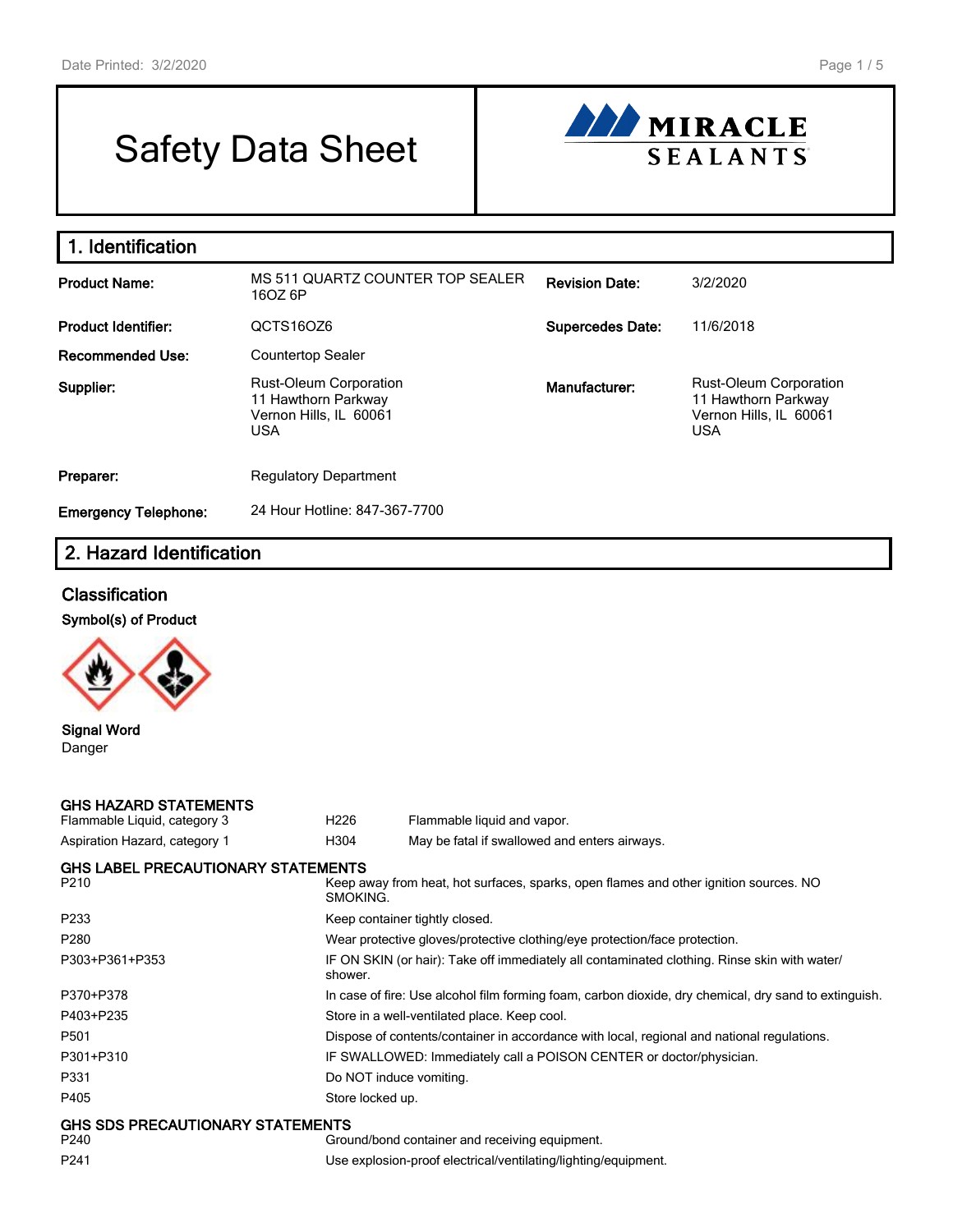HAZARDOUS SUBSTANCES

P243 Take precautionary measures against static discharge.

# 3. Composition / Information On Ingredients

| <b>NAZARDUUS SUDSTANGES</b>              |            |                      |                    |                       |
|------------------------------------------|------------|----------------------|--------------------|-----------------------|
| <b>Chemical Name</b>                     | CAS-No.    | <b>Wt.%</b><br>Range | <b>GHS Symbols</b> | <b>GHS Statements</b> |
| <b>Hydrotreated Light Distillate</b>     | 64742-47-8 | 75-100               | GHS08              | H <sub>304</sub>      |
| 3-Aminopropyltriethoxysilane             | 919-30-2   | $0.1 - 1.0$          | GHS05-GHS06        | H302-314-331          |
| Naphtha, Hydrotreated Heavy              | 64742-48-9 | $0.1 - 1.0$          | GHS08              | H <sub>304</sub>      |
| Stannane, dioctylbis[(1-oxododecyl)oxy]- | 3648-18-8  | < 0.1                | Not Available      | Not Available         |

# 4. First-Aid Measures

FIRST AID - EYE CONTACT: Immediately flush eyes with plenty of water for at least 15 minutes holding eyelids open. Get medical attention. Do NOT allow rubbing of eyes or keeping eyes closed.

FIRST AID - SKIN CONTACT: Wash skin with soap and water. Remove contaminated clothing. Get medical attention if irritation develops or persists.

FIRST AID - INHALATION: Remove to fresh air. If not breathing, give artificial respiration. If breathing is difficult, give oxygen. Get immediate medical attention. Do NOT use mouth-to-mouth resuscitation. If you experience difficulty in breathing, leave the area to obtain fresh air. If continued difficulty is experienced, get medical assistance immediately.

FIRST AID - INGESTION: If swallowed, get medical attention.

# 5. Fire-Fighting Measures

EXTINGUISHING MEDIA: Alcohol Film Forming Foam, Carbon Dioxide, Dry Chemical, Dry Sand, Water Fog

UNUSUAL FIRE AND EXPLOSION HAZARDS: No unusual fire or explosion hazards noted. Closed containers may explode when exposed to extreme heat due to buildup of steam. Keep containers tightly closed. Combustible liquid and vapor.

SPECIAL FIREFIGHTING PROCEDURES: Evacuate area and fight fire from a safe distance. Use water spray to keep fire-exposed containers cool. Containers may explode when heated.

Special Fire and Explosion Hazard (Combustible Dust): No Information

## 6. Accidental Release Measures

STEPS TO BE TAKEN IF MATERIAL IS RELEASED OR SPILLED: Dispose of according to local, state (provincial) and federal regulations. Do not incinerate closed containers. Remove all sources of ignition, ventilate area and remove with inert absorbent and non-sparking tools.

# 7. Handling and Storage

HANDLING: Wash thoroughly after handling. Wash hands before eating. Remove contaminated clothing and launder before reuse. Use only with adequate ventilation. Follow all SDS and label precautions even after container is emptied because it may retain product residues. Avoid breathing fumes, vapors, or mist. Avoid contact with eyes, skin and clothing.

STORAGE: Store in a dry, well ventilated place. Keep container tightly closed when not in use. Keep containers tightly closed. Isolate from heat, electrical equipment, sparks and open flame. Avoid excess heat.

Advice on Safe Handling of Combustible Dust: No Information

## 8. Exposure Controls / Personal Protection

| <b>Chemical Name</b>                 | CAS-No.    | Weight %<br>Less Than | <b>ACGIH TLV-</b><br>TWA | <b>ACGIH TLV-</b><br><b>STEL</b> | <b>OSHA PEL-TWA</b> | <b>OSHA PEL-</b><br><b>CEILING</b> |
|--------------------------------------|------------|-----------------------|--------------------------|----------------------------------|---------------------|------------------------------------|
| <b>Hydrotreated Light Distillate</b> | 64742-47-8 | 100.0                 | N.E.                     | N.E.                             | N.E.                | N.E.                               |
| 3-Aminopropyltriethoxysilane         | 919-30-2   |                       | N.E.                     | N.E.                             | N.E.                | N.E.                               |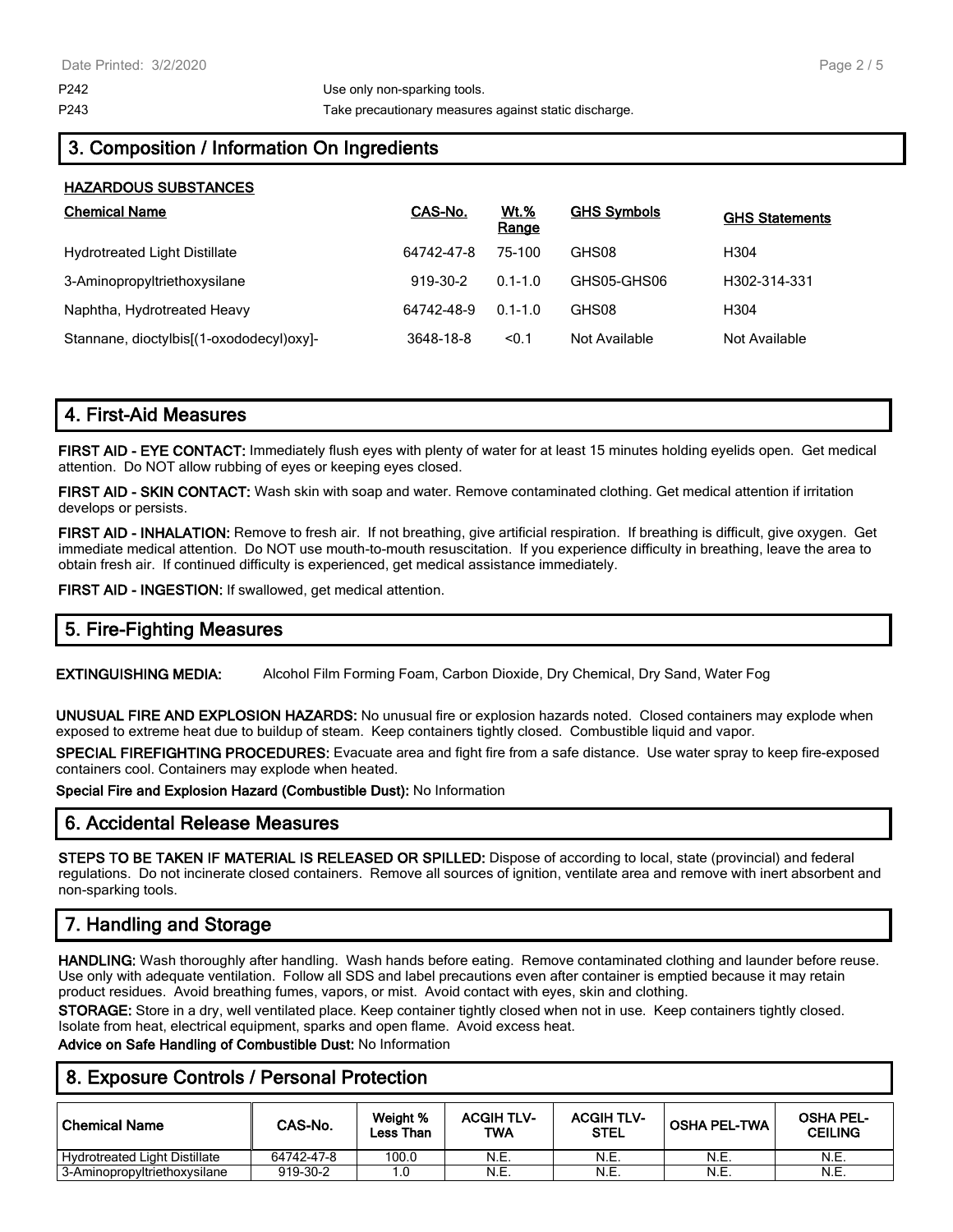| Napi<br>Heavv<br>Irotreated<br>-Ivdra         | 48-9<br>61712<br>h4 | . ب  | $\overline{\phantom{a}}$<br>IN.E. | N<br>᠃      | N<br>.      | N<br>. |
|-----------------------------------------------|---------------------|------|-----------------------------------|-------------|-------------|--------|
| dioctylbis[(1<br>Stannane.<br>- 1             | $\sim$              | ∪. ∣ | ma/mJ                             | ma/m<br>U.Z | . ma/r<br>. | N<br>. |
| -decyl)oxyl<br>oxodr.<br>. . <b>,</b> , , , , |                     |      |                                   |             |             |        |

#### PERSONAL PROTECTION

ENGINEERING CONTROLS: Use process enclosures, local exhaust ventilation, or other engineering controls to control airborne levels below recommended exposure limits. Prevent build-up of vapors by opening all doors and windows to achieve crossventilation.

RESPIRATORY PROTECTION: A respiratory protection program that meets OSHA 1910.134 and ANSI Z88.2 requirements must be followed whenever workplace conditions warrant a respirator's use.

SKIN PROTECTION: Use gloves to prevent prolonged skin contact. Nitrile or Neoprene gloves may afford adequate skin protection.

EYE PROTECTION: Use safety eyewear designed to protect against splash of liquids.

OTHER PROTECTIVE EQUIPMENT: Refer to safety supervisor or industrial hygienist for further guidance regarding types of personal protective equipment and their applications.

HYGIENIC PRACTICES: Wash thoroughly with soap and water before eating, drinking or smoking. Remove contaminated clothing immediately and launder before reuse.

Engineering Measures for Combustible Dust: No Information

## 9. Physical and Chemical Properties

| Appearance:                 | Liguid                     | <b>Physical State:</b>            | Liguid      |
|-----------------------------|----------------------------|-----------------------------------|-------------|
| Odor:                       | Solvent Like               | <b>Odor Threshold:</b>            | N.E.        |
| <b>Specific Gravity:</b>    | 0.796                      | pH:                               | N.A.        |
| Freeze Point, °C:           | N.D.                       | Viscosity:                        | N.D.        |
| <b>Solubility in Water:</b> | <b>Negligible</b>          | Partition Coefficient, n-octanol/ |             |
| Decompostion Temp., °C:     | N.D.                       | water:                            | N.D.        |
| Boiling Range, °C:          | 140 - 199                  | <b>Explosive Limits, vol%:</b>    | $1.0 - 6.0$ |
| <b>Flammability:</b>        | <b>Supports Combustion</b> | Flash Point, °C:                  | 57          |
| <b>Evaporation Rate:</b>    | Slower than Ether          | Auto-ignition Temp., °C:          | N.D.        |
| <b>Vapor Density:</b>       | Heavier than Air           | Vapor Pressure:                   | N.D.        |
|                             |                            |                                   |             |

(See "Other information" Section for abbreviation legend)

# 10. Stability and Reactivity

#### CONDITIONS TO AVOID: No Information

INCOMPATIBILITY: Incompatible with strong oxidizing agents, strong acids and strong alkalies.

HAZARDOUS DECOMPOSITION: When heated to decomposition, it emits acrid smoke and irritating fumes. Contains solvents which may form carbon monoxide, carbon dioxide, and formaldehyde.

HAZARDOUS POLYMERIZATION: Will not occur under normal conditions.

STABILITY: This product is stable under normal storage conditions.

# 11. Toxicological Information

EFFECTS OF OVEREXPOSURE - EYE CONTACT: Substance causes moderate eye irritation.

EFFECTS OF OVEREXPOSURE - SKIN CONTACT: Substance may cause slight skin irritation.

EFFECTS OF OVEREXPOSURE - INHALATION: High gas, vapor, mist or dust concentrations may be harmful if inhaled. Avoid breathing fumes, spray, vapors, or mist. High vapor concentrations are irritating to the eyes, nose, throat and lungs. Prolonged or excessive inhalation may cause respiratory tract irritation.

EFFECTS OF OVEREXPOSURE - INGESTION: Irritating to the nose, throat and respiratory tract. Harmful if swallowed.

EFFECTS OF OVEREXPOSURE - CHRONIC HAZARDS: Reports have associated repeated and prolonged occupational overexposure to solvents with permanent brain and nervous system damage.

PRIMARY ROUTE(S) OF ENTRY: Eye Contact, Ingestion, Inhalation, Skin Absorption, Skin Contact

#### ACUTE TOXICITY VALUES

|                        | The acute effects of this product have not been tested. Data on individual components are tabulated below: |                                   |                                         |                                  |
|------------------------|------------------------------------------------------------------------------------------------------------|-----------------------------------|-----------------------------------------|----------------------------------|
| CAS-No.                | <b>Chemical Name</b>                                                                                       | Oral LD50                         | <b>Dermal LD50</b>                      | Vapor LC50                       |
| 64742-47-8<br>919-30-2 | Hydrotreated Light Distillate<br>3-Aminopropyltriethoxysilane                                              | >5000 mg/kg Rat<br>1780 mg/kg Rat | >2000 mg/kg Rabbit<br>4290 mg/kg Rabbit | >5000 mg/L Rat<br>>7.35 mg/L Rat |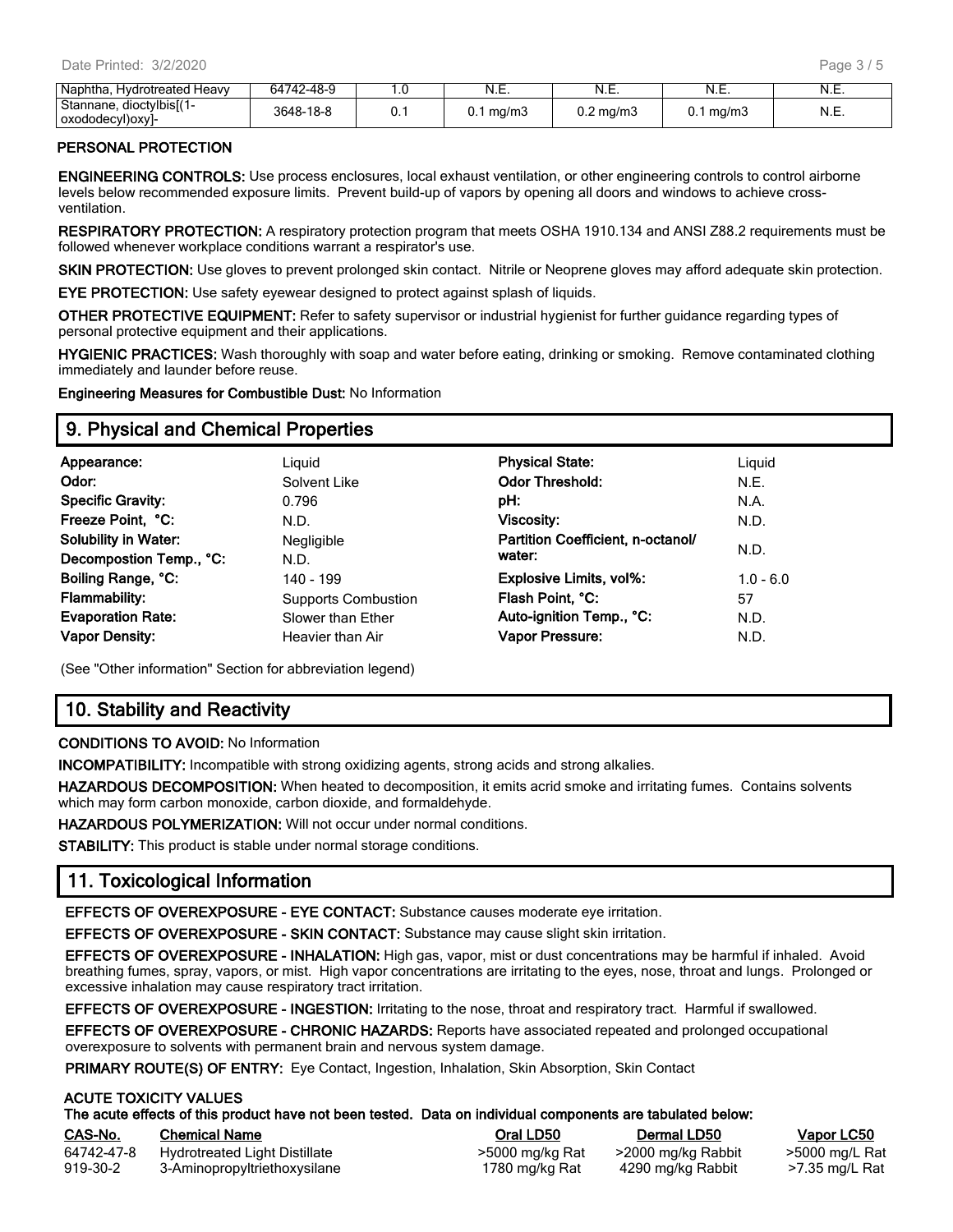| 64742-48-9 | Naphtha, Hydrotreated Heavy              |
|------------|------------------------------------------|
| 3648-18-8  | Stannane, dioctylbis[(1-oxododecyl)oxy]- |

>6000 mg/kg Rat >3160 mg/kg Rabbit N.E. 6450 mg/kg Rat N.E. N.E. N.E.

Page 4 / 5

N.E. - Not Established

## 12. Ecological Information

ECOLOGICAL INFORMATION: Product is a mixture of listed components.

## 13. Disposal Information

DISPOSAL INFORMATION: Do not incinerate closed containers. Dispose of material in accordance to local, state, and federal regulations and ordinances.

## 14. Transport Information

|                              | Domestic (USDOT) | <b>International (IMDG)</b> | Air (IATA)  | <b>TDG (Canada)</b> |
|------------------------------|------------------|-----------------------------|-------------|---------------------|
| <b>UN Number:</b>            | N.A.             | 1263                        | 1263        | N.A.                |
|                              |                  |                             |             |                     |
| <b>Proper Shipping Name:</b> | Not Regulated    | Paint                       | Paint       | Not Regulated       |
|                              |                  |                             |             |                     |
| <b>Hazard Class:</b>         | N.A.             | 3                           | 3           | N.A.                |
| <b>Packing Group:</b>        | N.A.             | III                         | Ш           | N.A.                |
| <b>Limited Quantity:</b>     | No               | Yes, >5L No                 | Yes, >5L No | No                  |

# 15. Regulatory Information

# U.S. Federal Regulations:

## CERCLA - SARA Hazard Category

This product has been reviewed according to the EPA 'Hazard Categories' promulgated under Sections 311 and 312 of the Superfund Amendment and Reauthorization Act of 1986 (SARA Title III) and is considered, under applicable definitions, to meet the following categories:

Flammable (gases, aerosols, liquids, or solids), Aspiration Hazard

#### Sara Section 313:

This product contains the following substances subject to the reporting requirements of Section 313 of Title III of the Superfund Amendment and Reauthorization Act of 1986 and 40 CFR part 372:

No Sara 313 components exist in this product.

#### Toxic Substances Control Act:

This product contains the following chemical substances subject to the reporting requirements of TSCA 12(b) if exported from the United States:

No TSCA 12(b) components exist in this product.

# U.S. State Regulations:

#### California Proposition 65:

WARNING: Cancer and Reproductive Harm - www.P65Warnings.ca.gov.